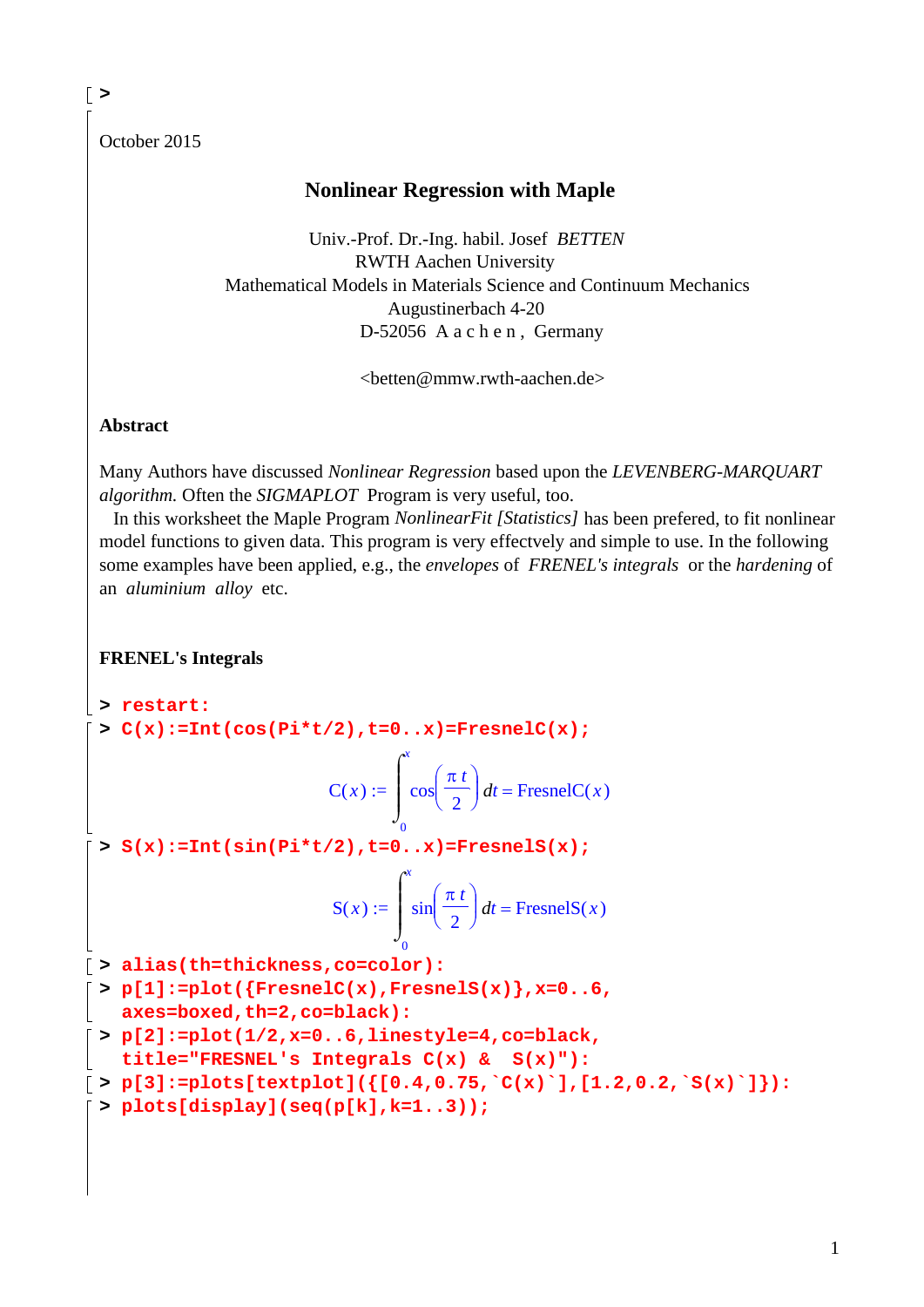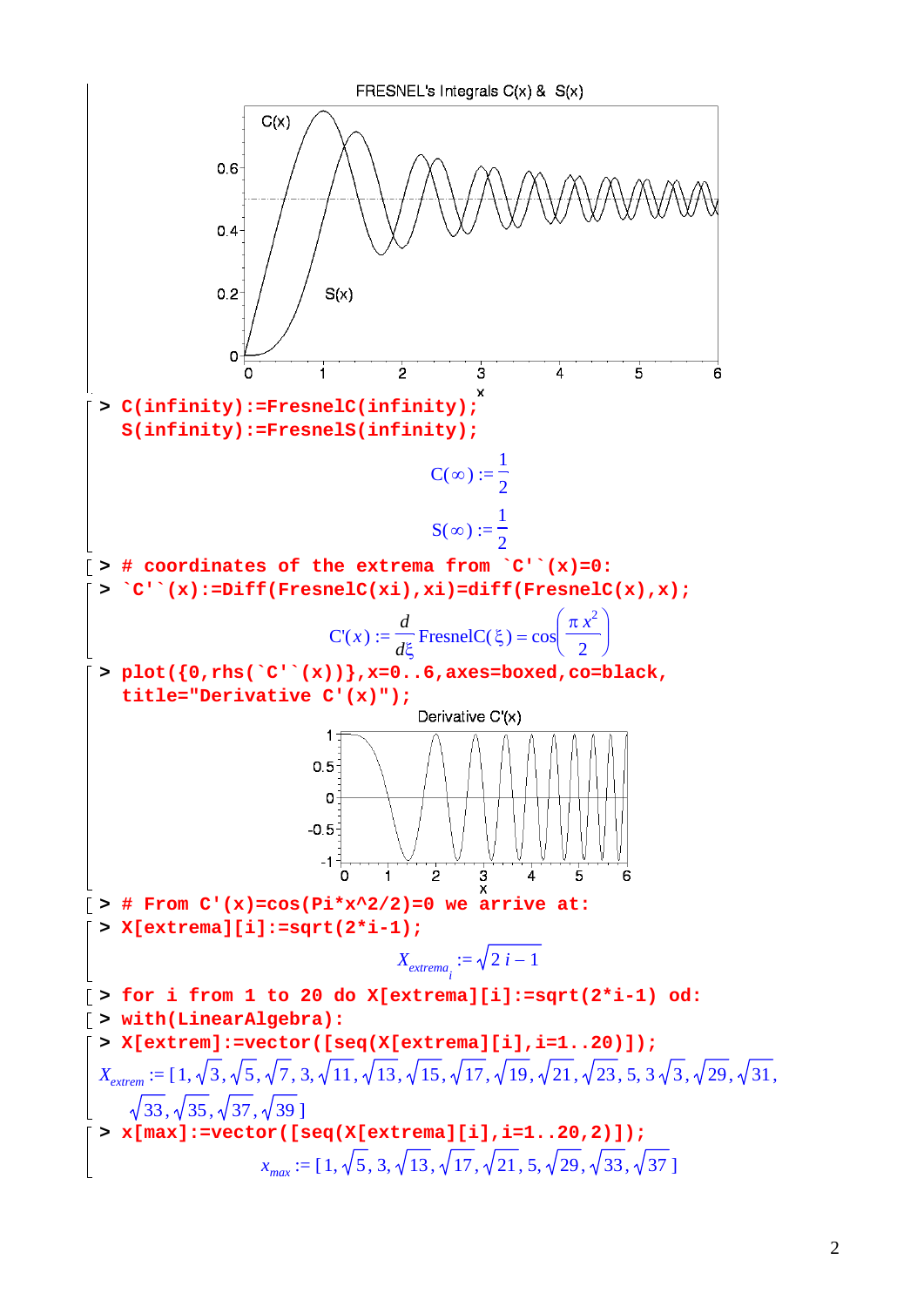```
> x[max]:=evalf(%,4);
                 x_{max} := [1., 2.236, 3., 3.606, 4.123, 4.583, 5., 5.385, 5.745, 6.083]> x[min]:=vector([seq(X[extrema][i],i=2..20,2)]);
                 x_{\text{min}} := [\sqrt{3}, \sqrt{7}, \sqrt{11}, \sqrt{15}, \sqrt{19}, \sqrt{23}, 3\sqrt{3}, \sqrt{31}, \sqrt{35}, \sqrt{39}]> x[min]:=evalf(%,4);
           x_{min} := [1.732, 2.646, 3.317, 3.873, 4.359, 4.796, 5.196, 5.568, 5.916, 6.245]Generating envelopes for FresnelC(x) utilyzing Statistics[NonlinearFit] in Maple
> restart: with(Statistics):
 > x[max][i]:=sqrt(4*i-3);
                                         x_{max_i} := \sqrt{4} i - 3> X:=evalf(vector([seq(sqrt(4*i-3),i=1..10)]),4); 
    # x-koordinates of the maxima:
                  X := [1, 2.236, 3, 3.606, 4.123, 4.583, 5, 5.385, 5.745, 6.083]> whattype(X);
                                             symbol
 > for i from 1 to 10 do 
   C[max][i]:=evalf(subs(x=sqrt(4*i-3),FresnelC(x)),4) od:
 > Y:=evalf(vector([seq(C[max][i],i=1..10)])); 
    # y-coordinates of the maxima:
       Y := [0.7799, 0.6408, 0.6057, 0.5881, 0.5771, 0.5694, 0.5636, 0.5591, 0.5554, 0.5523]
 > whattype(Y);
                                             symbol
 > DATA:=seq([X[i],Y[i]],i=1..10);
 DATA := [1., 0.7799], [2.236, 0.6408], [3., 0.6057], [3.606, 0.5881], [4.123, 0.5771],
     [ 4.583, 0.5694, 5.05636], [ 5.385, 0.5591], [ 5.745, 0.5554], [ 6.083, 0.5523]For the upper envelope y[max](x) a "four parameters double exponential decay" is a suitable
 nonlinear model function to the calculated DATA:
 > f:=(t,a,b,c,d) -> 1/2+a*exp(-b*t)+c*t*exp(-d*t);
                            f := (t, a, b, c, d) \rightarrow - + a e^{b}1
                                                2
                                                   a \mathbf{e}^{(-b \ t)} + c \ t \mathbf{e}^{(-d \ t)}> y[max]:=unapply(evalf(NonlinearFit(f(t,a,b,c,d),X,Y,t),4),t);
                    y_{max} := t \rightarrow 0.5000 + 0.5824 \text{ e}^{(-0.8913 \text{ t})} + 0.05643 \text{ t} \text{ e}^{(-0.3191 \text{ t})}> y[max](x):=subs(t=x,y[max](t));
                    y_{max}(x) := 0.5000 + 0.5824 \text{ e}^{(-0.8913 x)} + 0.05643 x \text{ e}^{(-0.3191 x)}> y[max](0):=evalf(subs(x=0,y[max](x)),4);
                                        y_{\text{max}}(0) := 1.082
```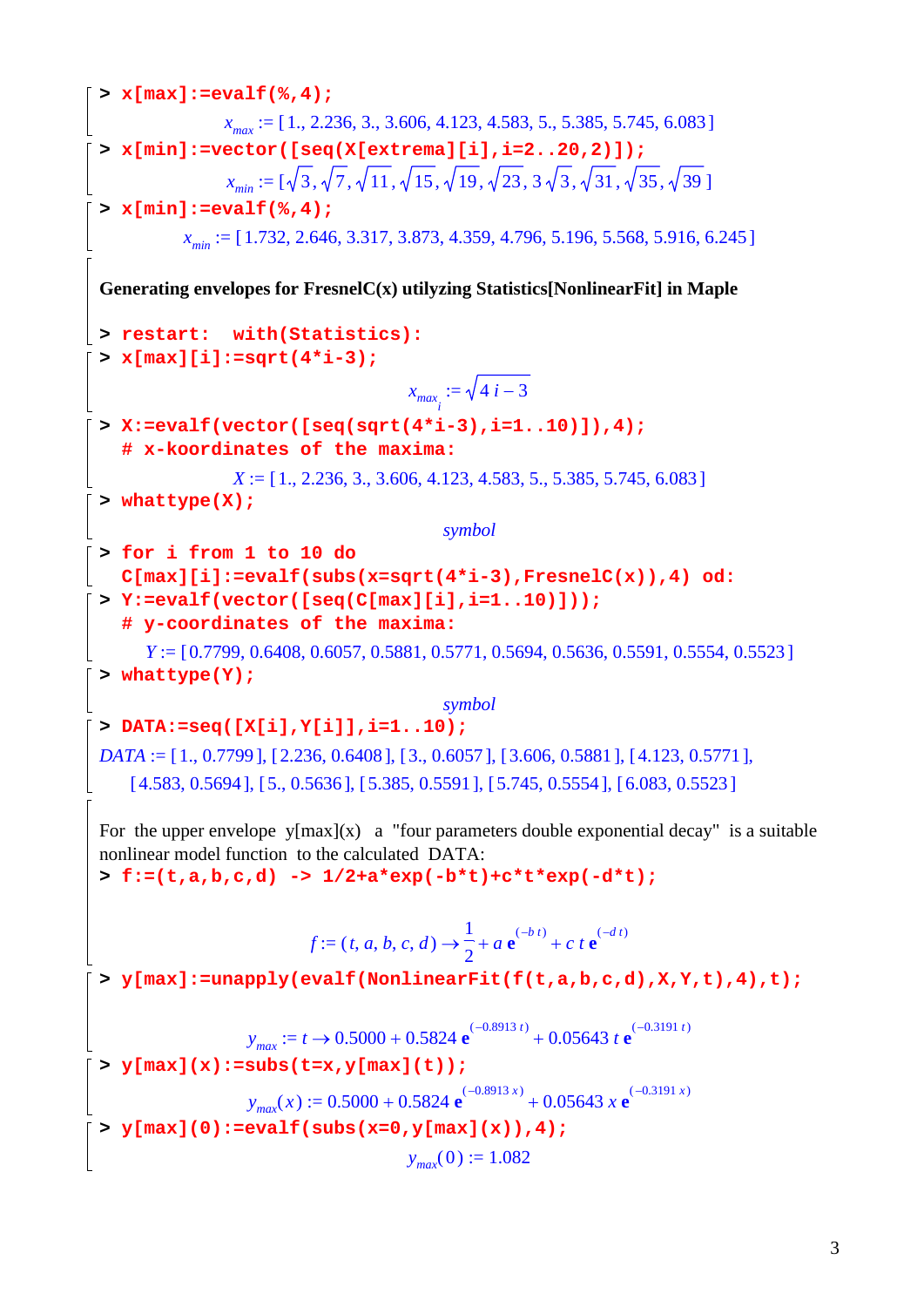**> y[max](infinity):=evalf(subs(x=100000,y[max](x)),4);**  $y_{max}(\infty) := 0.5000$ **> FresnelC(0):=simplify(subs(x=0,FresnelC(x)));**  $FresnelC(0) := 0$ **> FresnelC(infinity):=evalf(subs(x=infinity,FresnelC(x)),2);** FresnelC( $\infty$ ) := 0.5 **> # lower envelope y[min](x): > x[min][k]:=sqrt(4\*k-1);**  $x_{min_k} := \sqrt{4k - 1}$ **> P:=evalf(array([seq(sqrt(4\*k-1),k=1..10)]),4); # x-coordinates of the minima:**  $P := [1.732, 2.646, 3.317, 3.873, 4.359, 4.796, 5.196, 5.568, 5.916, 6.245]$ **> whattype(P);** *symbol* **> for i from 1 to 10 do C[min][i]:=evalf(subs(x=sqrt(4\*i-1),FresnelC(x)),4) od: Q:=evalf(array([seq(C[min][i],i=1..10)])); # y-coordinates of the minima:**  $Q := [0.3211, 0.3804, 0.4043, 0.4179, 0.4270, 0.4337, 0.4388, 0.4428, 0.4462, 0.4490]$ **> whattype(Q);** *symbol* **> data:=seq([P[i],Q[i]],i=1..10);**  $data := [1.732, 0.3211], [2.646, 0.3804], [3.317, 0.4043], [3.873, 0.4179], [4.359, 0.4270],$ [ 4.796, 0.4337 ], [ 5.196, 0.4388 ], [ 5.568, 0.4428 ], [ 5.916, 0.4462 ], [ 6.245, 0.4490 ] For the lower envelope  $y[\min](x)$  a "three parameters exponential decay" is a suitable nonlinear model function to the calculated data: **> g:=(t,p,q,r) -> (1/2)\*(1-exp(-p\*t))+q\*t\*exp(-r\*t);**  $g := (t, p, q, r) \rightarrow \frac{1}{2} - \frac{1}{2} e^{(p+r)} +$ 1 2 1 2  $e^{(-p t)} + q t e^{(-r t)}$ **> y[min]:=unapply(evalf(NonlinearFit(g(t,p,q,r),P,Q,t),4),t);**  $y_{min} := t \rightarrow 0.5000 - 0.5000 \text{ e}^{(-0.7611 \text{ t})} - 0.04185 \text{ t} \text{ e}^{(-0.2762 \text{ t})}$ **> y[min](x):=1/2-(1/2)\*exp(-0.7611\*x)-0.04185\*x\*exp(-0.2762\*x);**  $y_{min}(x) := \frac{1}{2} - \frac{1}{2} e^{x}$ 1 2 1 2  $e^{(-0.7611 x)} - 0.04185 x e^{(-0.2762 x)}$ **> y[min](0):=convert(evalf(subs(x=0,y[min](x))),rational);**  $y_{min}(0) := 0$ **> y[min](infinity):=convert(limit(y[min](x),x=infinity),rational);**  $y_{min}(\infty) :=$ 1 2 **> # The boundary conditions are fulfilled.**

4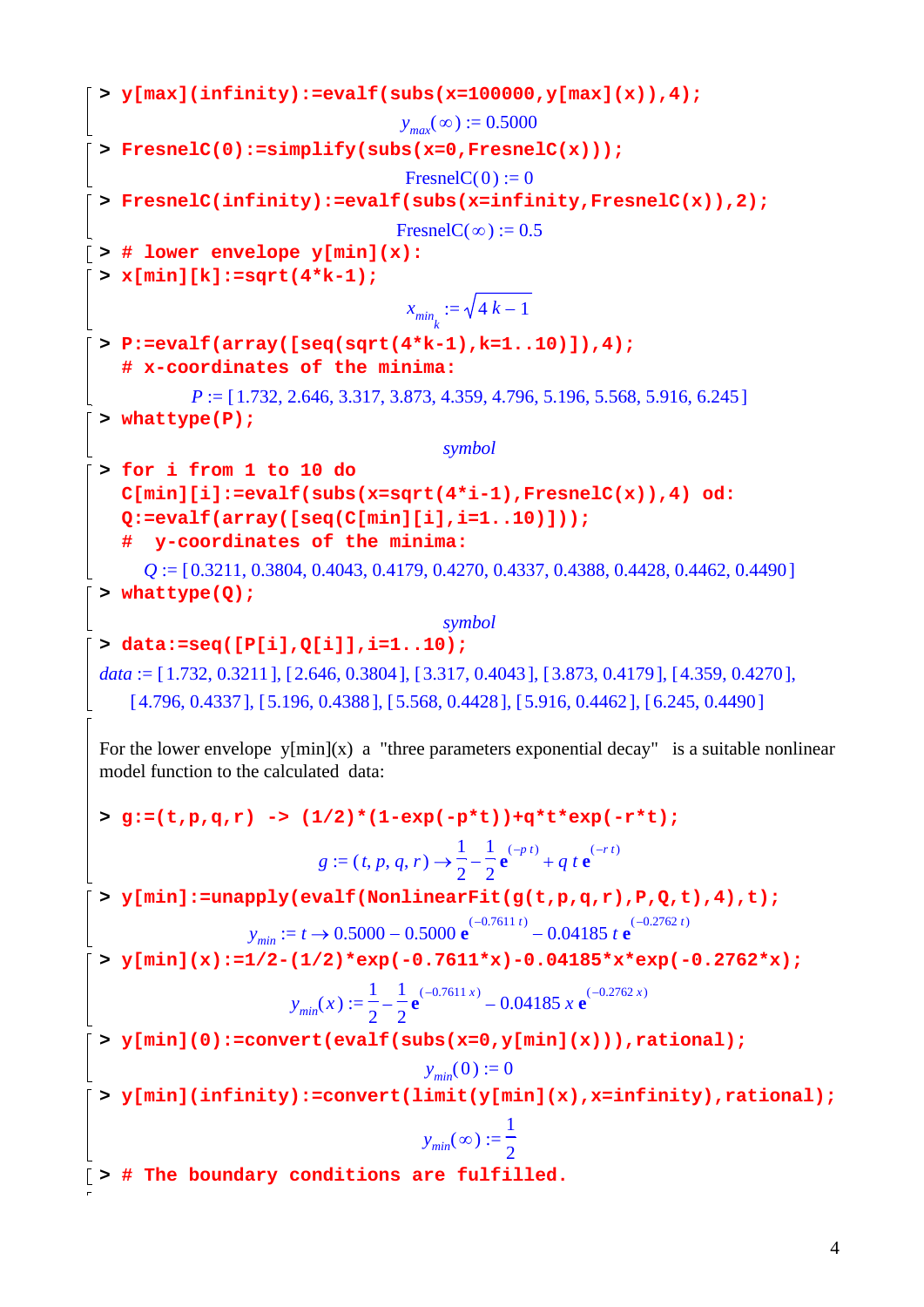```
> alias(th=thickness,co=color):
\lceil > p[1]:=plot(\lceil y[\min](x), y[\max](x)\rceil, x=0..6.5, th=2, co=black):> p[2]:=plot(FresnelC(x),x=0..6.5,th=3,co=black,axes=boxed):
> p[3]:=plot(1/2,x=0..6.5,linestyle=4,th=2,co=black), 
    title="FresnelC(x) with envelopes":
 > p[4]:=plots[textplot]({[3.5,0.9,`upper envelope y[max](x)`], 
    [3.5,0.2,`lower envelope y[min](x)`]}):
> plots[display](seq(p[k],k=1..4));
                                FresnelC(x) with envelopes
                 1
                                    upper envelope y[max](x)
               0.80.60.4 -0.2lower envelope y[min](x)
                 0
                          \overline{1}\overline{2}Ŕ
                                                 \overline{4}\overline{5}Ŕ
 > # L[2] and l[2] error norms for upper and lower envelopes, 
   respectaviely:
 > with(linalg):
 Warning, the protected names norm and trace have been redefined and 
 unprotected 
 > for i from 1 to 10 do 
    v[i]:=evalf(subs(x=DATA[i][1],y[max](x))-DATA[i][2],4) od:
 > V:=vector([seq(v[i],i=1..10)]);
 V := [-0.00009, 0.00041, -0.00054, -0.00032, 0.00007, 0.00034, 0.00036, 0.00021, -0.00008,-0.00043 ]
 > L[2]:=(1/sqrt(number_of_points))*Norm(V,2)= 
    evalf((1/sqrt(10))*norm(V,2),4);
                                  Norm(V, 2)L_2 := \frac{2.18 \times 10^{-4} \text{ J/s}}{L_2 + L_1 L_2 + L_2 L_1} =0.0003251
                                 number_of_points
 > L[infinity]:=Norm(V,infinity)=evalf(norm(V,infinity),4);
                              L_{\infty} := \text{Norm}(V, \infty) = 0.00054> L[infinity]:=Max(abs(v[1..10]))=evalf(abs(v[3]),4);
                             L_{\infty} := \text{Max}(\vert v_1 \vert_{10}) = 0.00054> for i from 1 to 10 do 
   w[i]:=evalf(subs(x=data[i][1],y[min](x))-data[i][2],4) od:
 > W:=vector([seq(w[i],i=1..10)]);
 W := [0.00018, -0.00045, 0.00015, 0.00028, 0.00016, -0.00005, -0.00017, -0.00007, -0.00005,0.00011 ]
 > l[2]:=(1/sqrt(number_of_points))*Norm(W,2)= 
    evalf((1/sqrt(10))*norm(W,2),4);
```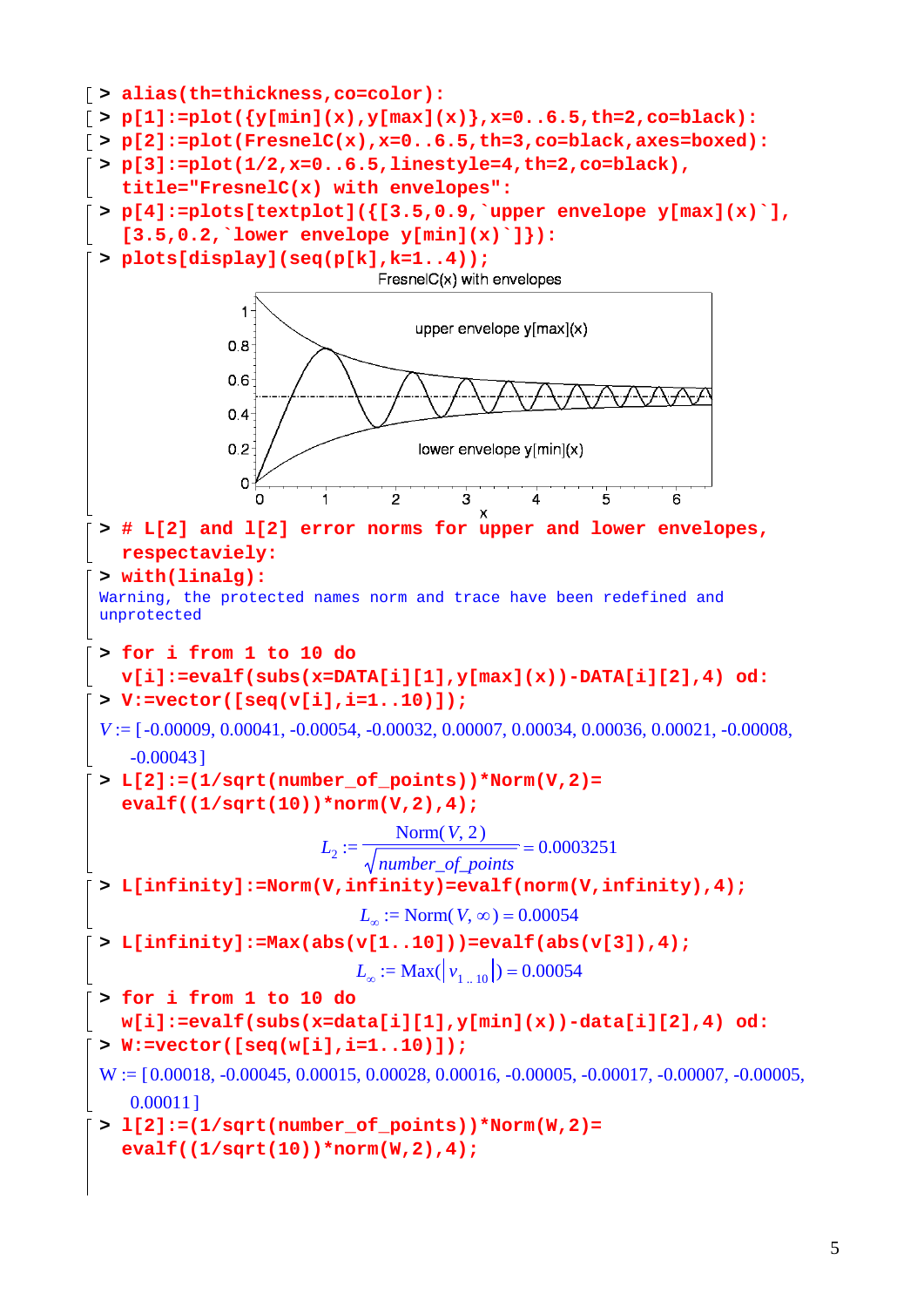$$
l_{2} := \frac{\text{Norm}(W, 2)}{\sqrt{\text{number}} \cdot \text{of\_points}} = 0.0002030
$$
\n
$$
\begin{bmatrix}\n\text{= } \text{11} \text{infinity1} = \text{Norm}(W, \text{ininity1}) = \text{Norm}(W, \text{infinitey1})\n\end{bmatrix} + \text{Norm}(W, \text{infinitey1})\n\begin{bmatrix}\n\text{= } \text{Norm}(W, \infty) = 0.00045 \\
\text{= } \text{11} \text{infinity1} = \text{max}(\text{abs}(w(1..101)) ) = \text{evalf (abs}(w(21), 4);\n\end{bmatrix}
$$
\n
$$
l_{2} := \text{Max}(W_{1...10}(1)) = \text{evalf (abs}(w(21), 4);\n\end{bmatrix}
$$
\n
$$
\begin{bmatrix}\n\text{The error norms above show that both the upper and lower envelopes are suitable nonlinear model functions to both DATA and data.\n\end{bmatrix}
$$
\n
$$
\begin{bmatrix}\n\text{Invelopes for FresnelS(x):\n\end{bmatrix} = \text{varivative of the extrema from } S^+(x) = 0:\n\begin{bmatrix}\n\text{S}^+(x) := \text{Diff}(TresnelS(x), x); \text{if } (TresnelS(\xi) = \sin\left(\frac{\pi^2}{2}\right) \\
\text{S}^+(x) := \text{Diff}(TresnelS(x)) \cdot x; \text{if } (TresnelS(\xi) = \sin\left(\frac{\pi^2}{2}\right) \\
\text{S}^-(x) := \frac{d}{dz} \text{ FresnelS}(\xi) = \sin\left(\frac{\pi^2}{2}\right)\n\end{bmatrix}
$$
\n
$$
\begin{bmatrix}\n\text{S}^+(0, r; \text{fs}^+)(x); \text{if } (T \le x) = 0.6 \text{, axes=b 2} \text{mod } z \text{, color=black}, \\
\text{with} (0, r; \text{fs}^+)(x) = 0 \text{ and } z = 0.6 \text{ and } z = 0.007 \text{ and } z = 0.07 \text{ and } z = 0.07 \text{ and } z = 0.07 \text{ and } z = 0.07 \text{ and } z = 0.07 \text{ and } z = 0.07 \text{ and } z = 0.0
$$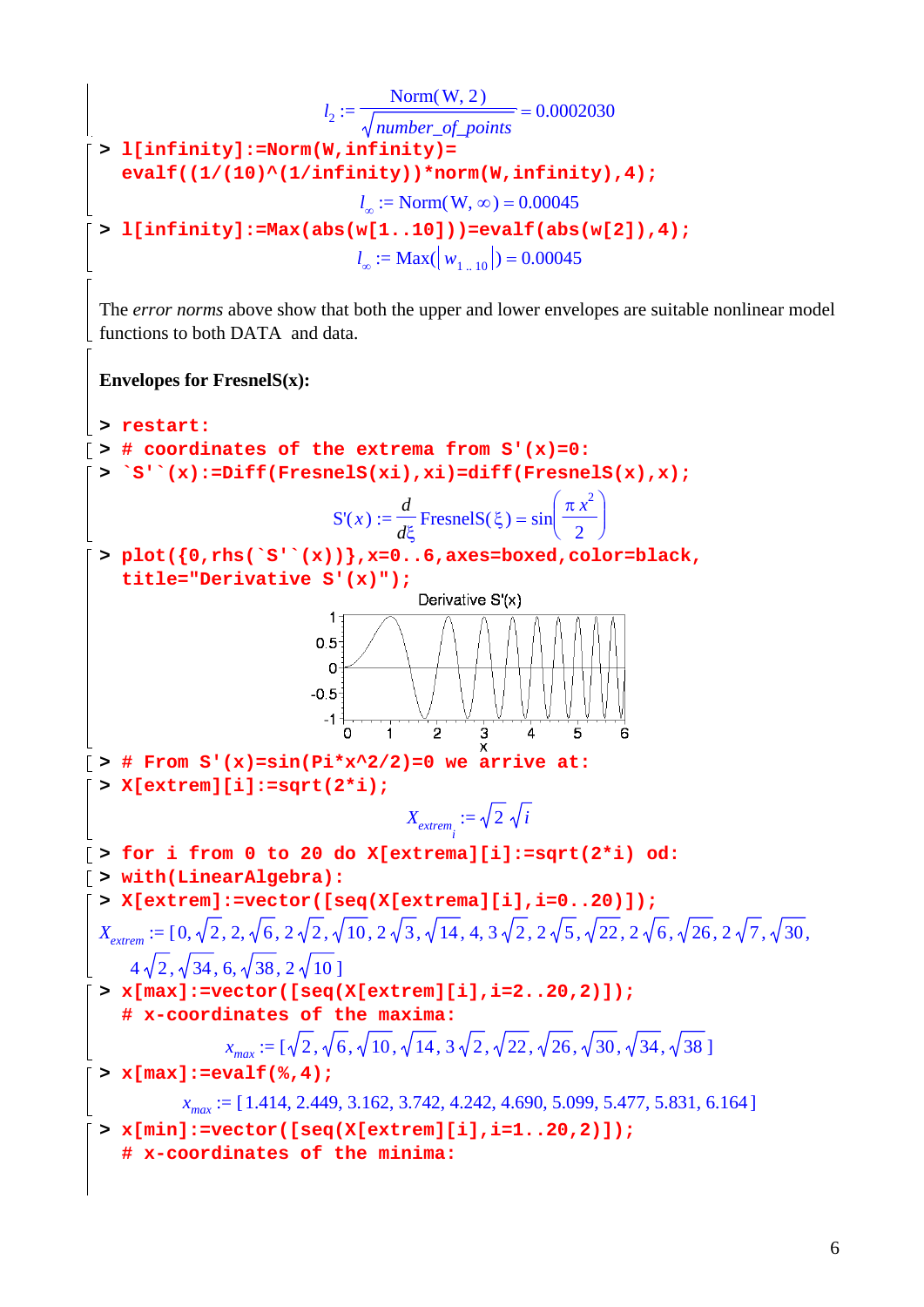```
x_{min} := [0, 2, 2\sqrt{2}, 2\sqrt{3}, 4, 2\sqrt{5}, 2\sqrt{6}, 2\sqrt{7}, 4\sqrt{2}, 6]> x[min]:=evalf(%,4);
                  x_{min} := [0., 2., 2.828, 3.464, 4., 4.472, 4.898, 5.292, 5.656, 6.]alternative:
> restart: with(Statistics):
 > x[max][i]:=sqrt(4*i-2);
                                       x_{max_i} := \sqrt{4} i - 2> X:=evalf(vector([seq(sqrt(4*i-2),i=1..10)]),4); 
    # x-coordinates of the maxima:
            X := [1.414, 2.449, 3.162, 3.742, 4.242, 4.690, 5.099, 5.477, 5.831, 6.164]> whattype(X);
                                          symbol
> # y-coordinates of the maxima:
> for i from 1 to 10 do 
    S[max][i]:=evalf(subs(x=sqrt(4*i-2),FresnelS(x)),4) od:
 > Y:=vector([seq(S[max][i],i=1..10)]); 
       Y = [0.7140, 0.6289, 0.6004, 0.5849, 0.5750, 0.5678, 0.5624, 0.5581, 0.5546, 0.5516]> whattype(Y);
                                          symbol
 > DATA:=seq([X[i],Y[i]],i=1..10);
 DATA := [1.414, 0.7140], [2.449, 0.6289], [3.162, 0.6004], [3.742, 0.5849], [4.242, 0.5750],
     [ 4.690, 0.5678], [ 5.099, 0.5624], [ 5.477, 0.5581], [ 5.831, 0.5546], [ 6.164, 0.5516]Nonlinear Regression: Again a "Four Parameters Double Exponential Decay" is a suitable 
 nonlinear model function to DATA:
 > f:=(t,A,B,C,D) -> 1/2+A*exp(-B*t)+C*exp(-D*t);
                          f := (t, A, B, C, D) \rightarrow \frac{1}{2} + A e^{b}1
                                              2
                                                  A e^{(-B t)} + C e^{(-D t)}> y[max]:=unapply(evalf(NonlinearFit(f(t,A,B,C,D),X,Y,t),4),t); 
                     y_{max} := t \rightarrow 0.5000 + 0.1369 \text{ e}^{(-0.1617 t)} + 0.4375 \text{ e}^{(-1.009 t)}> y[max](x):=subs(t=x,y[max](t));
                     y_{max}(x) := 0.5000 + 0.1369 \text{ e}^{(-0.1617 x)} + 0.4375 \text{ e}^{(-1.009 x)}> y[max](0):=evalf(subs(x=0,%),4);
                                      y_{max}(0) := 1.074> y[max](infinity):=evalf(subs(x=infinity,%%),2);
                                       y_{max}(\infty) := 0.50> alias(th=thickness,co=color):
 > plot({0.5,y[max](x),FresnelS(x)},x=0..6.5,axes=boxed,
```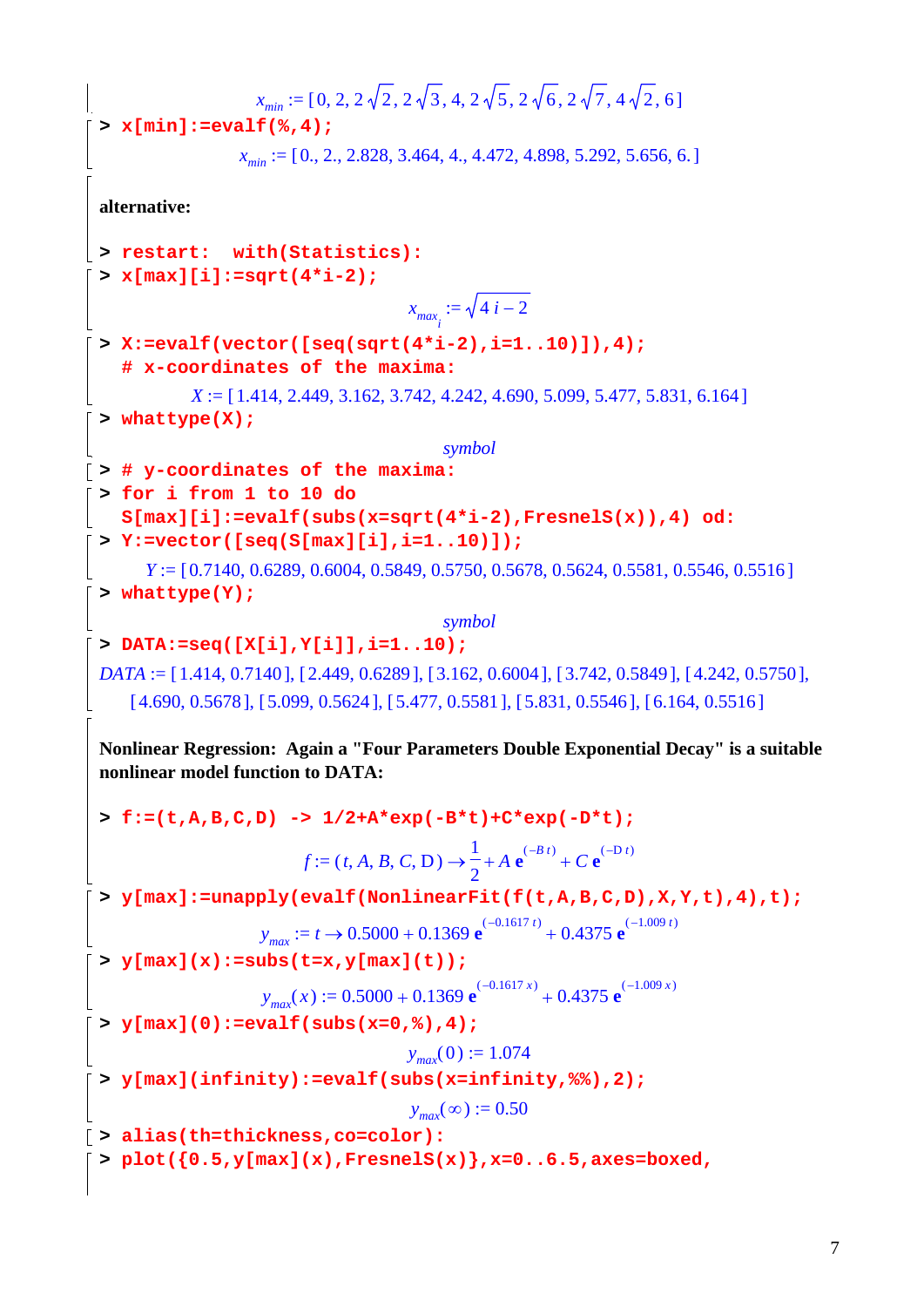

For the lower envelope  $y[\min](x)$  a "Three Parameters Sigmoid" is a suitable nonlinear model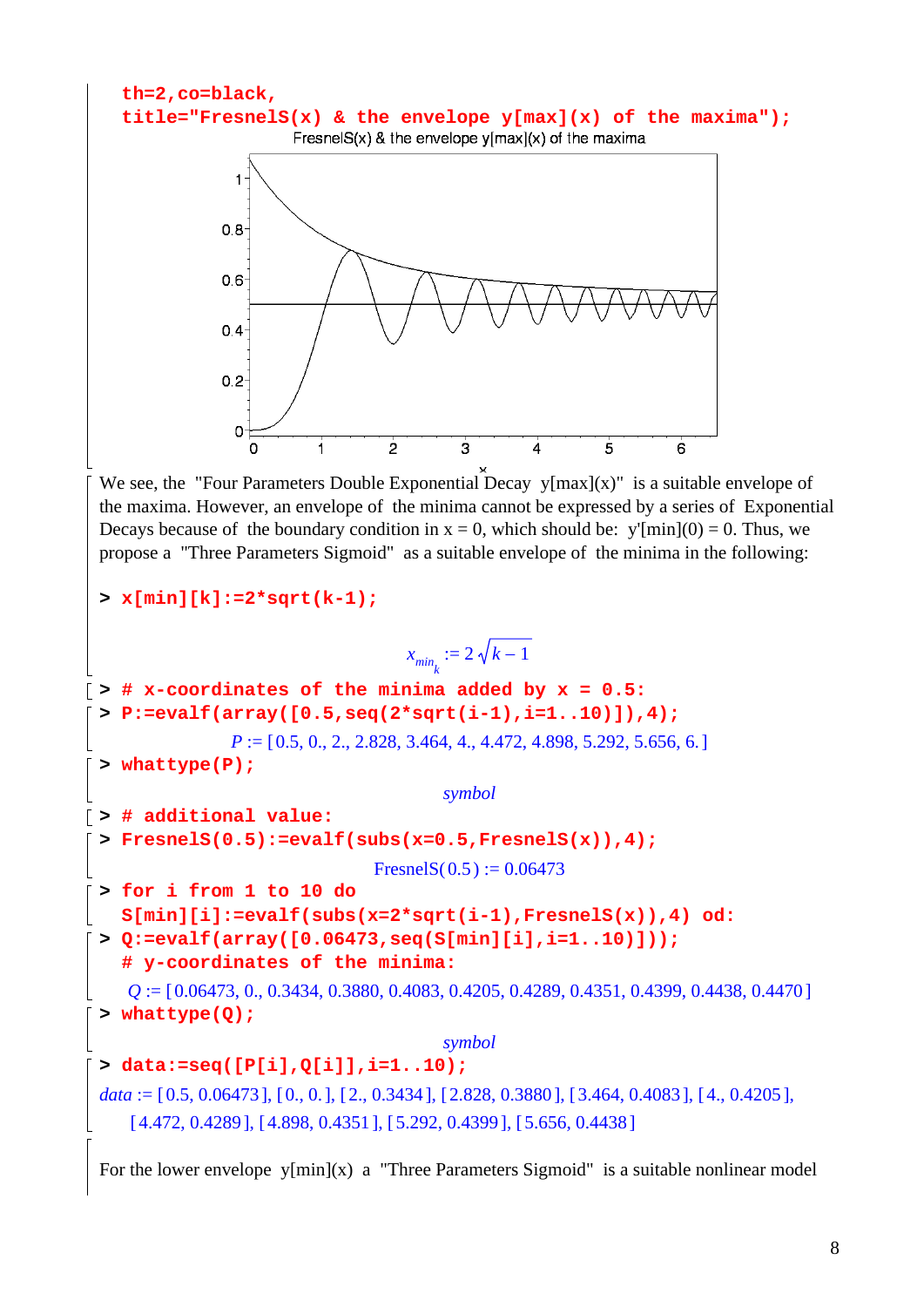function to the calculated data:



We see, the "Three Parameters Sigmoid" is a suitable envelope  $y[\min](x)$  of the minima. In the following Figure the two envelopes have been represented.

```
> y[max](x):=1/2+0.1369*exp(-0.1617*x)+0.4375*exp(-1.0089*x);
```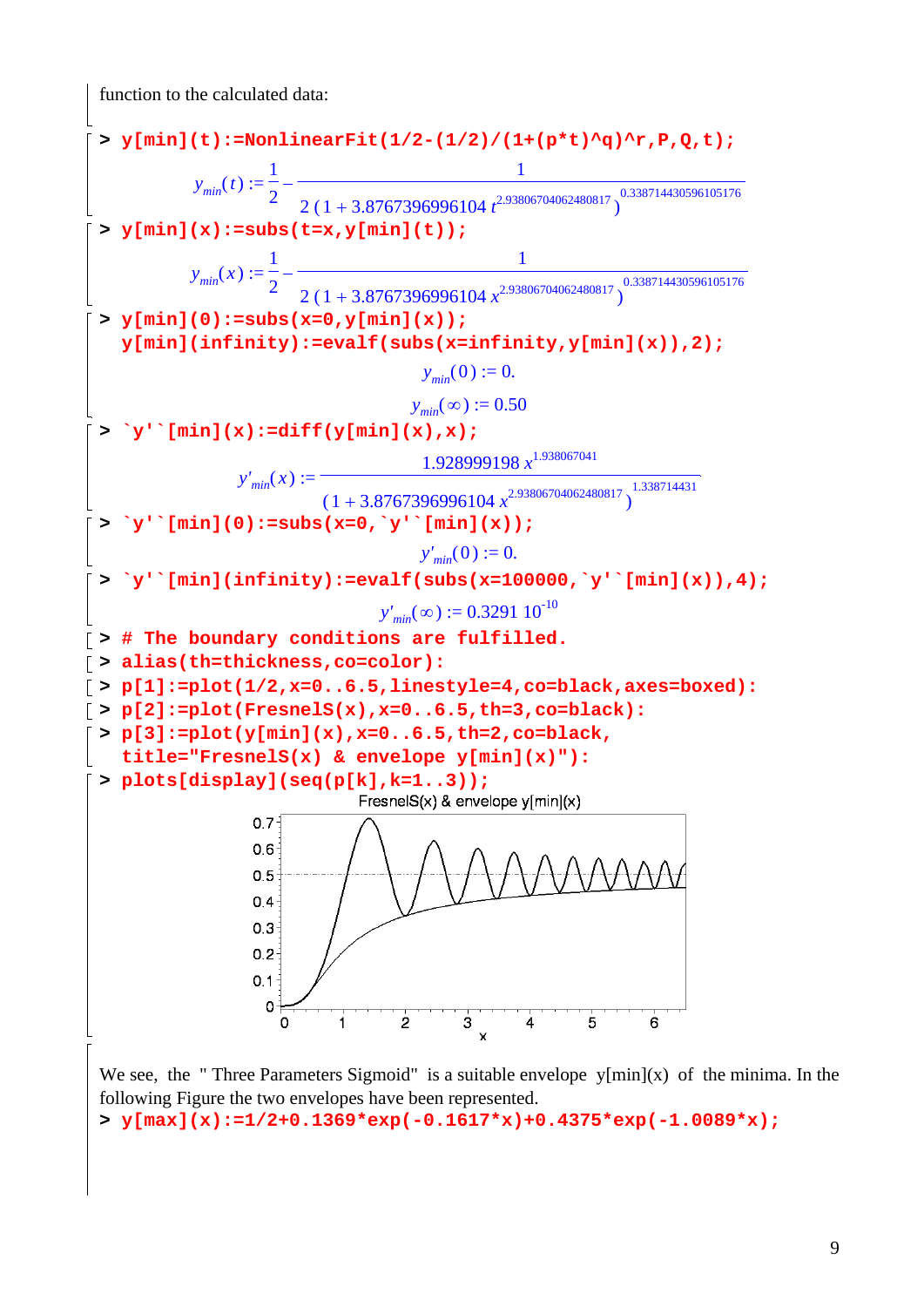y<sub>max</sub>(x) := 
$$
\frac{1}{2}
$$
 + 0.1369 e<sup>(0.1617x)</sup> + 0.4375 e<sup>(1.0089x)</sup>  
\n> y<sub>min</sub>(x) :=  $1/2-1/(2*(1+3.8767*x^2.9381)^{0.3387})$   
\ny<sub>min</sub>(x) :=  $\frac{1}{2}$   
\ny<sub>min</sub>(x) :=  $\frac{1}{2}$   
\n= 1  
\n $\frac{1}{2}$   
\n= 2 (1+3.8767 x<sup>2.9381</sup>)<sup>0.3387</sup>  
\n= 3  
\n $\frac{1}{2}$  = 11: = plot(1/2, x=0..6.5, 11nestyle=4, co-black, axes=boxed) :  
\n= p[3]:=plot(logmax(x), y=0..6.5, th=3, co-black)  
\n= p[3]:=plot(logmax(x), y=0..6.5, th=2, co-black,  
\n= it=878881estblock(13.5, 0.9, y[max](x)^{-1}),  
\n= 13.5, 0.2, y[min](x) ]);  
\n> p[0.8 [display(seq(p[k], k=1..4));  
\n= 13.5, 0.2, y[min](x) ]);  
\n> p[0.8 [display(seq(p[k], k=1..4));  
\n= 13.5, 0.2, y[min](x) ]);  
\n= 0  
\n= 0  
\n= 0  
\n= 0  
\n= 0  
\n= 0  
\n= 0  
\n= 0  
\n= 0  
\n= 0  
\n= 0  
\n= 0  
\n= 0  
\n= 0  
\n= 0  
\n= 0  
\n= 0  
\n= 0  
\n= 0  
\n= 0  
\n= 0  
\n= 0  
\n= 0  
\n= 0  
\n= 0  
\n= 0  
\n= 0  
\n= 0  
\n= 0  
\n= 0  
\n= 0  
\n= 0  
\n= 0  
\n= 0  
\n= 0  
\n= 0  
\n= 0  
\n= 0  
\n= 0  
\n= 0  
\n= 0  
\n= 0  
\n= 0  
\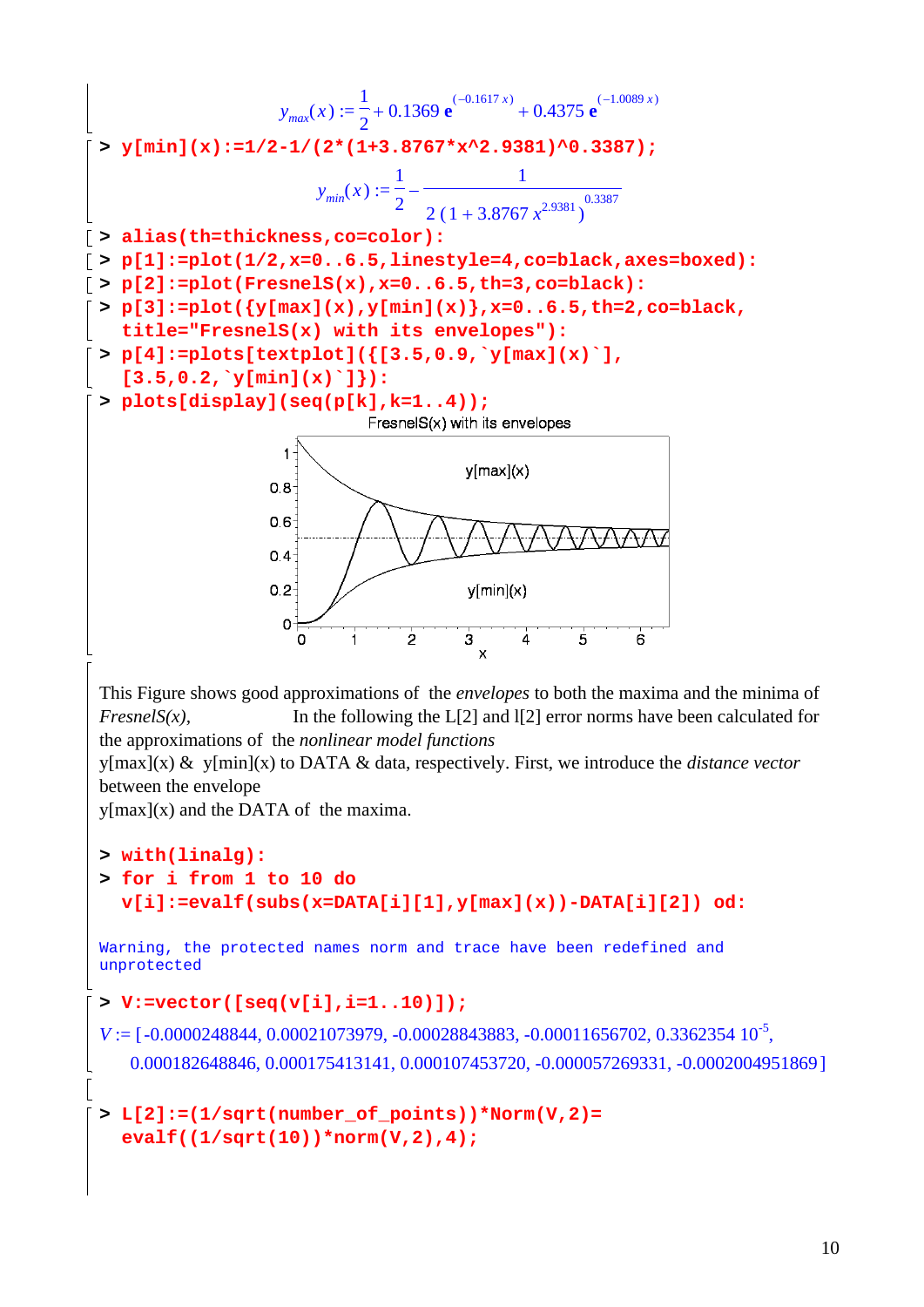*L* := 2 = Norm , ( ) *V* 2 *number\_of\_points* 0.0001615 **> L[infinity]:= (1/(number\_of\_points)^(1/infinity))\*Norm(V,infinity)= evalf((1/(number\_of\_points)^(1/infinity))\*norm(V,infinity),4);** *L* := <sup>∞</sup> Norm , ( ) *V* ∞ = 0.0002884 **> L[infinity]:=Max(abs(v[1..10]))=evalf(abs(v[3]),4);** *L* := <sup>∞</sup> Max( ) *v* = 1 10 .. 0.0002884 **> # By the same way we arrive at l[2] error norm indicating the approximation of the nonlinear envelope y[min](x) to the coordinates of the minima [data]. > for i from 1 to 10 do w[i]:=evalf(subs(x=data[i][1],y[min](x))-data[i][2]) od: > W:=vector([seq(w[i],i=1..10)]);** W 0.16044 10-5 := [ ,, , , , , 0. -0.0001556352 0.0001600953 0.0001364202 0.0000886398 0.21679 10-5,,, ] -0.0000591802 -0.0000554879 -0.0001088364 **> l[2]:=(1/sqrt(number\_of\_points))\*Norm(W,2)= evalf((1/sqrt(10))\*norm(W,2),4);** *l* := 2 = Norm , ( ) W 2 *number\_of\_points* 0.00009733 **> l[infinity]:= (1/(number\_of\_points)^(1/infinity))\*Norm(W,infinity)= evalf((1/(number\_of\_points)^(1/infinity))\*norm(W,infinity),4);** *l* := <sup>∞</sup> Norm , ( ) W ∞ = 0.0001601 **> l[infinity]:=Max(abs(w[1..10]))=evalf(abs(w[4]),4);** *l* := <sup>∞</sup> Max( ) *w* = 1 10 .. 0.0001601 **> # general: > L[p]:=(1/(number\_of\_points)^(1/p))\*Norm(V,p);** *L* := *<sup>p</sup>* Norm , ( ) *V p number\_of\_points* ⎛ ⎝ ⎜ ⎜ ⎞ ⎠ ⎟ ⎟ 1 *p* **> l[p]:=(L[p]/Norm(V,p))\*Norm(W,p);** *l* := *<sup>p</sup>* Norm , ( ) W *p number\_of\_points* ⎛ ⎝ ⎜ ⎜ ⎞ ⎠ ⎟ ⎟ 1 *p*

The *error norms* show that we have determined suitable *nonlinear model functions* for the *envelopes* y[max](x) and y[min](x) of *Fresnel's integral S(x)* represented in the obove Figure. In the same way one can calculate error norms for the envelopes of *Fresnel's integral*  $C(x)$ .

 The next example is concerned with the *Harding of Aluminium Alloy* Some tensile tests on *Aluminium Alloy AA 7075 T 7351* at room teperature furnish the following experimentl data.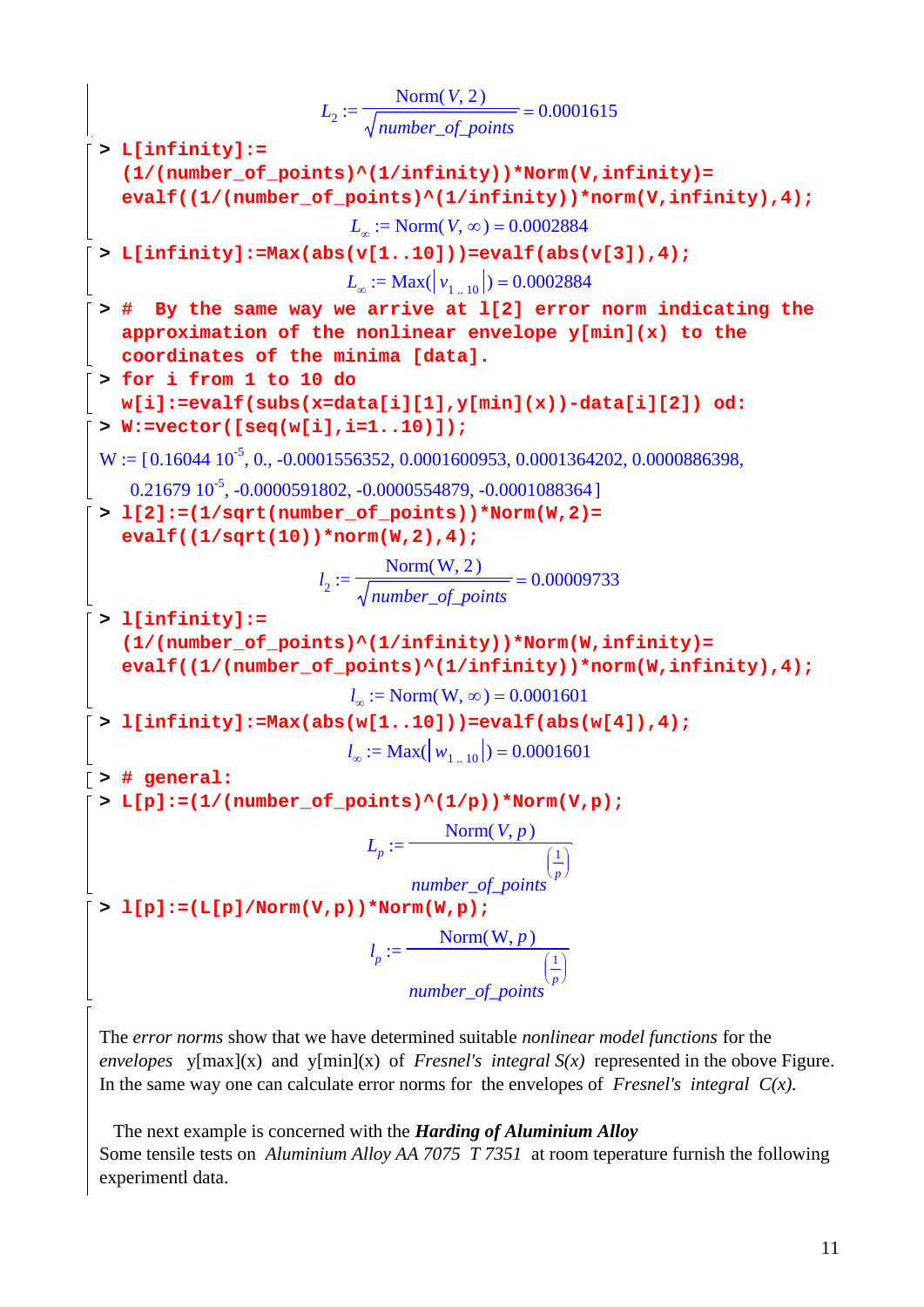```
> restart: with(Statistics): 
 > data:=[0,350],[0.32,472],[1.27,501.2],[2.23,517],[3.2,530],[4.17
    ,541];
        data := [0, 350], [0.32, 472], [1.27, 501.2], [2.23, 517], [3.2, 530], [4.17, 541]
E
 This hardening behaviour can be expressed by the simple formula:
 > y(xi):=a+b*xi^c;
                                   y(\xi) := a + b \xi^c> X:=vector([seq(data[i][1],i=1..6)]);
                           X := [0, 0.32, 1.27, 2.23, 3.2, 4.17]> Y:=vector([seq(data[i][2],i=1..6)]);
                          Y := [350, 472, 501.2, 517, 530, 541]> y(t):=evalf(NonlinearFit(350+b*t^c,X,Y,t),4);
                          y(t) := 350 + 146.8 t^{0.175786888339528214}> y(x):=350+146.8*x^0.1758;
                               y(x) := 350 + 146.8 x^{0.1758}The parameter [a, b, c] can be interpreted as:
 > a:=yield_stress=350*MPa; b:=hardening_factor=146.8; 
   c:=hardening_exponent=0.1758;
                              a := yield_stress = 350 MPa
                             b := hardening\_factor = 146.8c := hardening\;exponent = 0.1758Dimensionless representation in both coordinates (x & y):
 > z(x):=y(y)/yield_stress=evalf(y(x)/350,4);
                                   y(y)1. + 0.4194 x^{0.1758}z(x) := \frac{y(y)}{x^2 + y^2} =yield_stress
 > DATA:=[0,1],[0.32,472./350],[1.27,501.2/350],[2.23,517./350], 
    [3.2,530./350],[4.17,541./350];
 DATA := [0, 1], [0.32, 1.348571429], [1.27, 1.432000000], [2.23, 1.477142857],
    [ 3.2, 1.514285714], [ 4.17, 1.545714286 ]> alias(th=thickness,co=color):
> p[1]:=plot(rhs(z(x)),x=0..5,th=3,co=black,axes=boxed, 
   title="Hardening of Aluminium Alloy"):
> p[2]:=plot([DATA],x=0..5,th=3,co=black, 
   style=point,symbol=cross,symbolsize=30):
\lceil > p[3]:=plots[textplot](\lceil[2.5,45/35,`AA 7075 T 7351`],
   [2.5, 40/35,<sup>+</sup>T = 293 K<sup>+</sup>]}):
> plots[display](seq(p[k],k=1..3));
```

```
12
```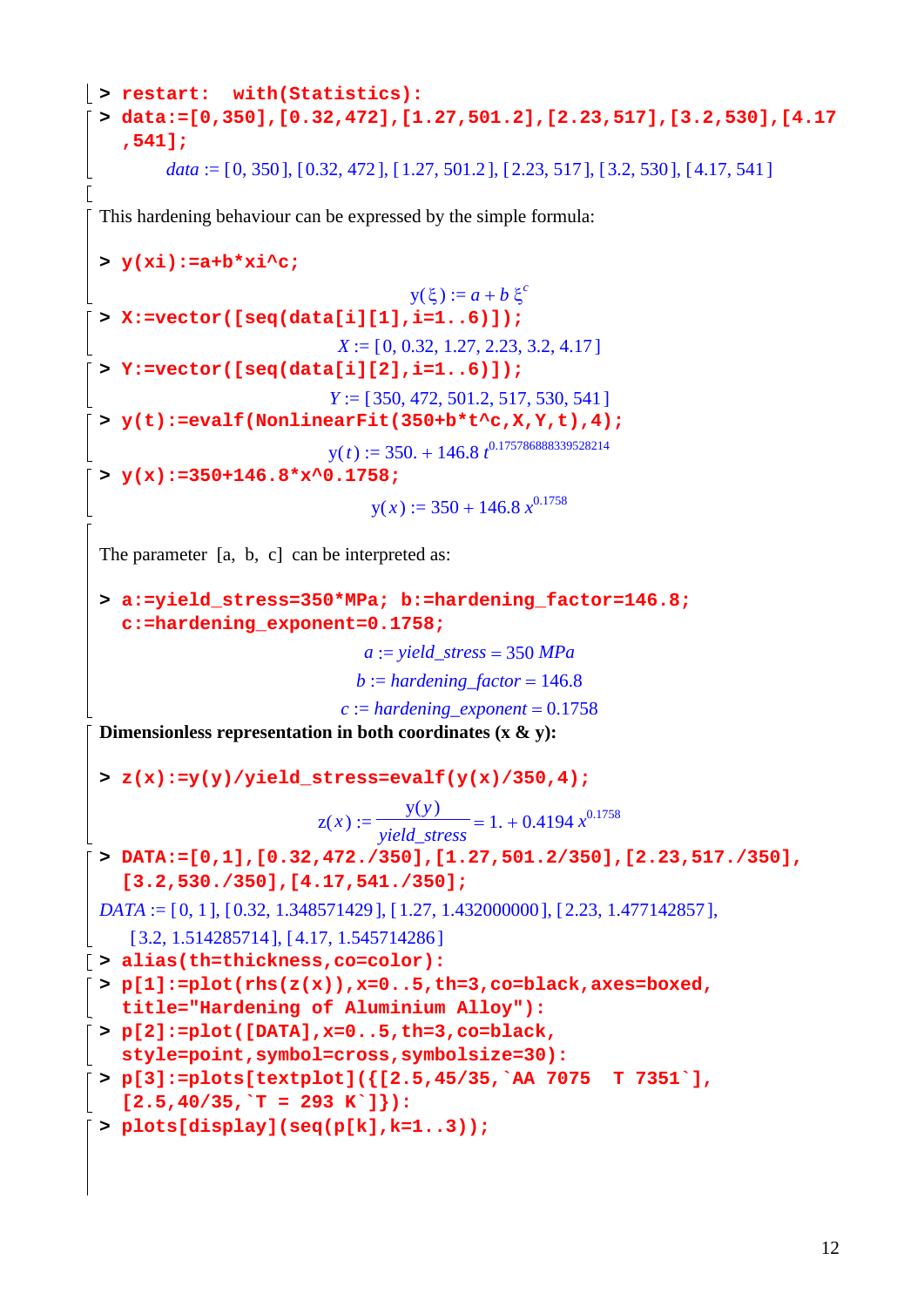

```
13
```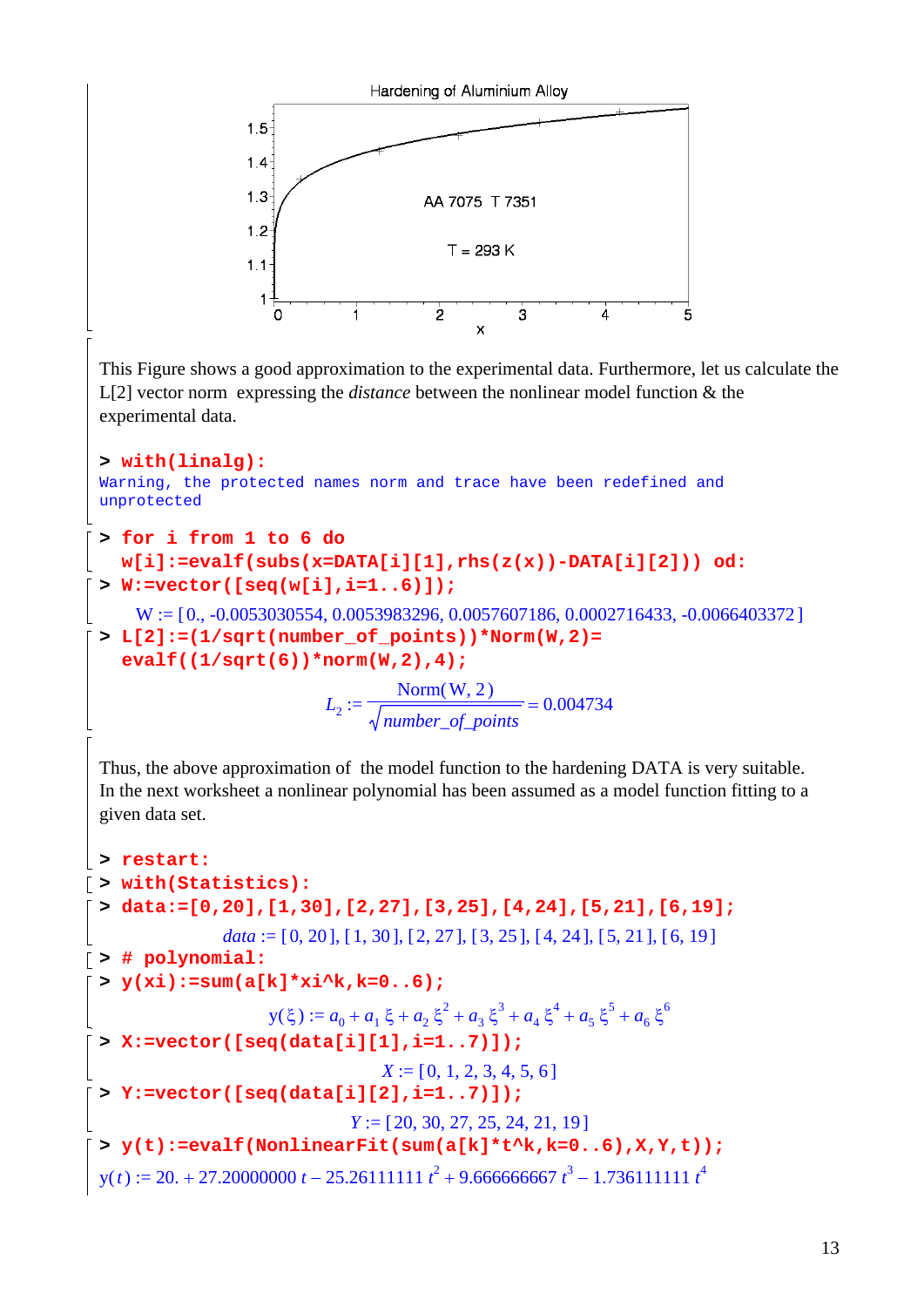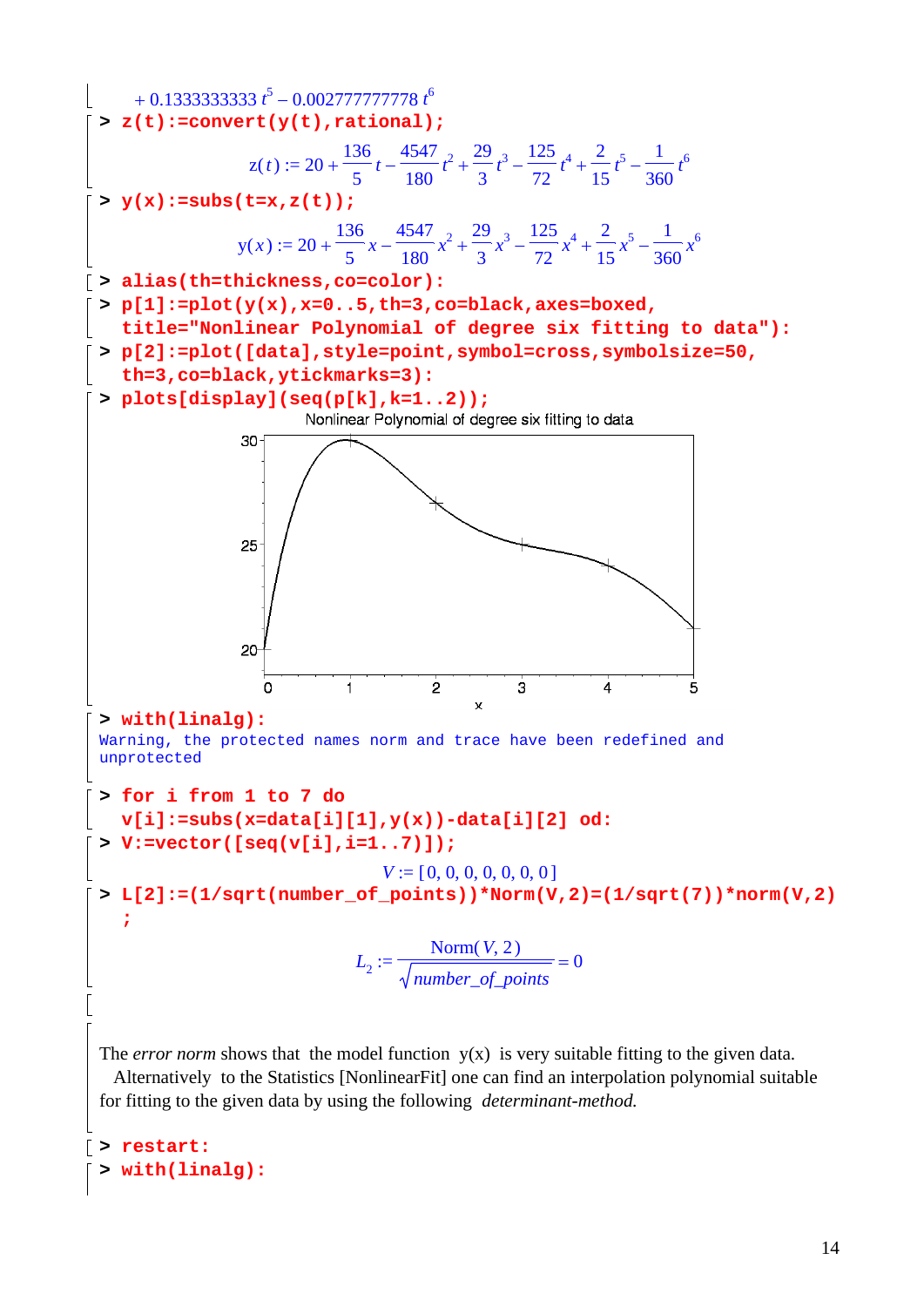Warning, the protected names norm and trace have been redefined and unprotected

**> M:=** 

**matrix(8,8,[[P[6](x),seq(x^i,i=0..6)], [y[0],seq(x[0]^i,i=0..6)], [y[1],seq(x[1]^i,i=0..6)], [y[2],seq(x[2]^i,i=0..6)], [y[3],seq(x[3]^i,i=0..6)],**   $[y[4], \text{seq}(x[4]^i, i=0..6)], [y[5], \text{seq}(x[5]^i, i=0..6)],$ **[y[6],seq(x[6]^i,i=0..6)]]);** 2

$$
M := \begin{bmatrix} P_6(x) & 1 & x & x^2 & x^3 & x^4 & x^5 & x^6 \\ y_0 & 1 & x_0 & x_0 & x_0 & x_0 & x_0 & x_0 \\ y_1 & 1 & x_1 & x_1 & x_1 & x_1 & x_1 & x_1 \\ y_2 & 1 & x_2 & x_2 & x_2 & x_2 & x_2 & x_2 \\ y_3 & 1 & x_3 & x_3 & x_3 & x_3 & x_3 & x_3 \\ y_4 & 1 & x_4 & x_4 & x_4 & x_4 & x_4 & x_4 \\ y_5 & 1 & x_5 & x_5 & x_5 & x_5 & x_5 & x_5 & x_5 \\ y_6 & 1 & x_6 & x_6 & x_6 & x_6 & x_6 & x_6 & x_6 & x_6 \end{bmatrix}
$$

**> data:=[0,20],[1,30],[2,27],[3,25],[4,24],[5,21],[6,19];**

*data* :=  $[0, 20]$ ,  $[1, 30]$ ,  $[2, 27]$ ,  $[3, 25]$ ,  $[4, 24]$ ,  $[5, 21]$ ,  $[6, 19]$ **> m:=matrix(8,8,[[P[6](x),seq(x^k,k=0..6)],[20,seq(0^k,k=0..6)],**   $[30, \text{seq}(1^k, k=0..6)]$ ,  $[27, \text{seq}(2^k, k=0..6)]$ ,  $[25, \text{seq}(3^k, k=0..6)]$ **[24,seq(4^k,k=0..6)],[21,seq(5^k,k=0..6)],[19,seq(6^k,k=0..6)]]) ;**

| $m := \begin{vmatrix} 27 & 1 & 2 & 4 & 8 & 16 & 32 & 64 \\ 25 & 1 & 3 & 9 & 27 & 81 & 243 & 729 \end{vmatrix}$ | $\begin{bmatrix} P_6(x) & 1 & x & x^2 & x^3 & x^4 & x^5 & x^6 \\ 20 & 0 & 0 & 0 & 0 & 0 & 0 & 0 \\ 30 & 1 & 1 & 1 & 1 & 1 & 1 & 1 & 1 \end{bmatrix}$ |  |  |                |                              |
|----------------------------------------------------------------------------------------------------------------|------------------------------------------------------------------------------------------------------------------------------------------------------|--|--|----------------|------------------------------|
|                                                                                                                |                                                                                                                                                      |  |  |                |                              |
|                                                                                                                |                                                                                                                                                      |  |  |                |                              |
|                                                                                                                |                                                                                                                                                      |  |  |                |                              |
|                                                                                                                |                                                                                                                                                      |  |  |                |                              |
|                                                                                                                | $24 \t 1 \t 4$                                                                                                                                       |  |  | 16 64 256 1024 | 4096                         |
|                                                                                                                |                                                                                                                                                      |  |  |                | 21 1 5 25 125 625 3125 15625 |
|                                                                                                                |                                                                                                                                                      |  |  |                | 6 36 216 1296 7776 46656     |

**> Polynom\_P[6](xi):=Solve(Det(M)=0,P[6](xi));**

$$
Polynom_{P_6}(\xi) := \text{Solve}(\text{Det}(M) = 0, P_6(\xi))
$$

 $\lceil$  > Polynom[6]:=solve(det(m)=0,P[6](x)):

**> P[6](x):= 20+(136/5)\*x-(4547/180)\*x^2+(29/3)\*x^3-(125/72)\*x^4+ (2/15)\*x^5-(1/360)\*x^6;**

$$
P_6(x) := 20 + \frac{136}{5}x - \frac{4547}{180}x^2 + \frac{29}{3}x^3 - \frac{125}{72}x^4 + \frac{2}{15}x^5 - \frac{1}{360}x^6
$$

$$
\left[\rightarrow \frac{4}{100}\right]
$$
 approximation with respect to Digits = 4:

**> Q[6](x):=evalf(P[6](x),4);**

$$
Q_6(x) := 20. + 27.20 x - 25.26 x^2 + 9.667 x^3 - 1.736 x^4 + 0.1333 x^5 - 0.002778 x^6
$$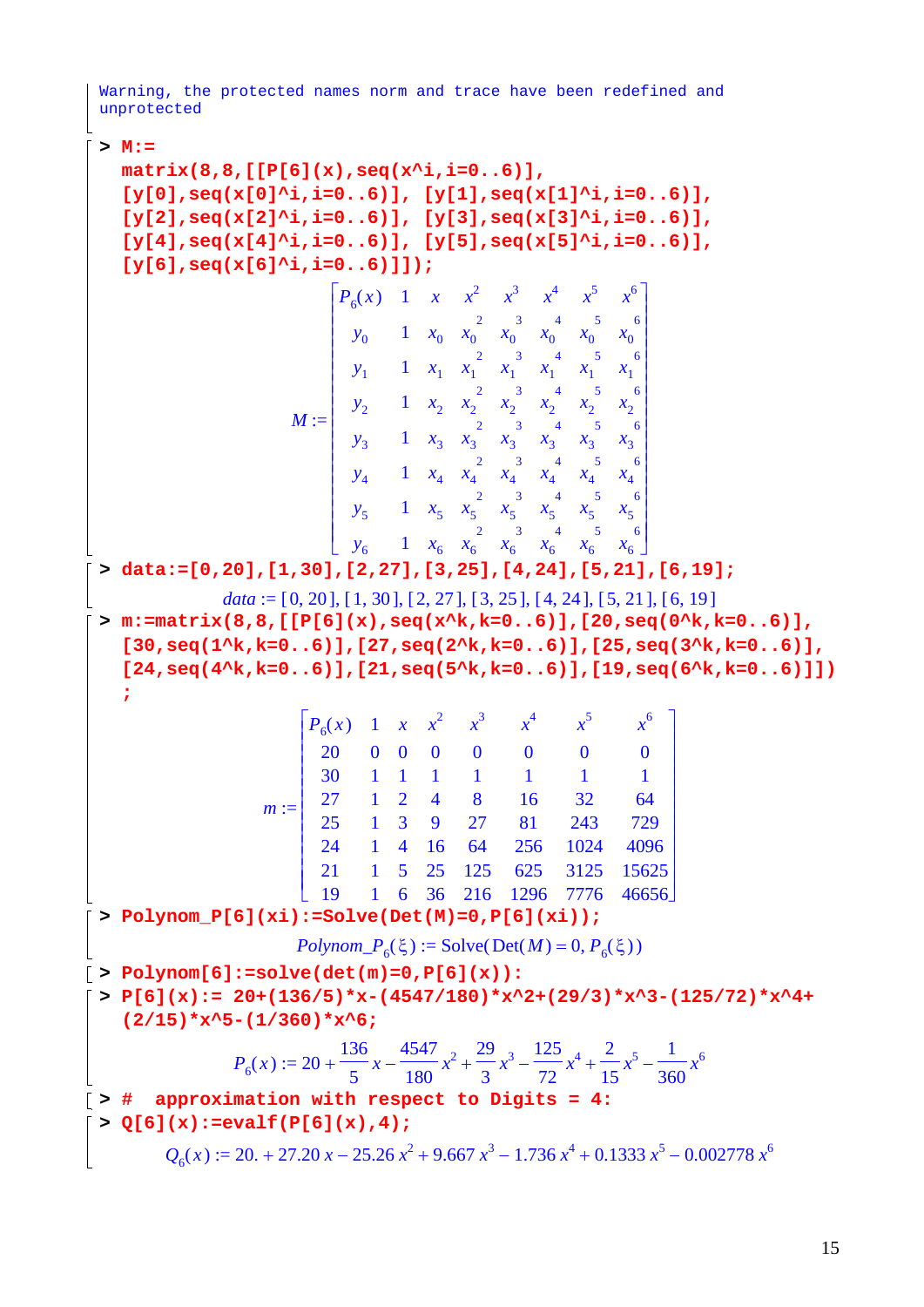```
> alias(th=thickness,co=color):
 > p[1]:=plot(P[6](x),x=0..6.5,th=4,co=black,axes=boxed,ytickmarks=
    3):
> p[2]:=plot(Q[6](x),x=0..6.5,linestyle=3,th=3,co=black):
 > p[3]:=plot([data],x=0..6.5,style=point,symbol=cross, 
   symbolsize=50,th=3,co=black, 
   title="Polynom P[6](x) & Approximation Q[6](x)" ):
 > plots[display](seq(p[k],k=1..3));
                          Polynom P[6](x) & Approximation Q[6](x)
                    30
                    25
                    20
                                         \overline{\overline{3}} x
                            j.
                                   \overline{2}\overline{5}Ö
                                               \overline{4}In this Figure we cannot see the distance between the Polynomial P[6](x) and the Approximation
 Q[6](x). Therefore, we calculate the distance:
 > for i from 1 to 7 do 
   v[i]:=subs(x=data[i][1],P[6](x))-data[i][2] od:
 > V:=vector([seq(v[i],i=1..7)]);
                                V := [0, 0, 0, 0, 0, 0, 0, 0]> # Thus, the Polynomial P[6](x) is exact. The difference between 
   P[6](x) und the approximation Q[6](x) is given as follows:
 > Delta(x):=Q[6](x)-P[6](x);
 \Delta(x) :=0.00111111 x<sup>2</sup> + 0.000333333 x<sup>3</sup> + 0.000111111 x<sup>4</sup> - 0.0000333333 x<sup>5</sup> - 0.222222 10<sup>-6</sup> x<sup>6</sup>> alias(th=thickness,co=color):
 > p[1]:=plot({0,Delta(x)},x=0..6,th=3,co=black,axes=boxed, 
   title="Difference between P[6](x) and Q[6](x)"):
 > p[2]:=plots[textplot]({[1.5,0.02,`Q[6](x)`], 
    [4.2,0.02,`Digits=4`],[3,-0.005,`P[6](x)`]}):
 > plots[display](seq(p[k],k=1..2));
```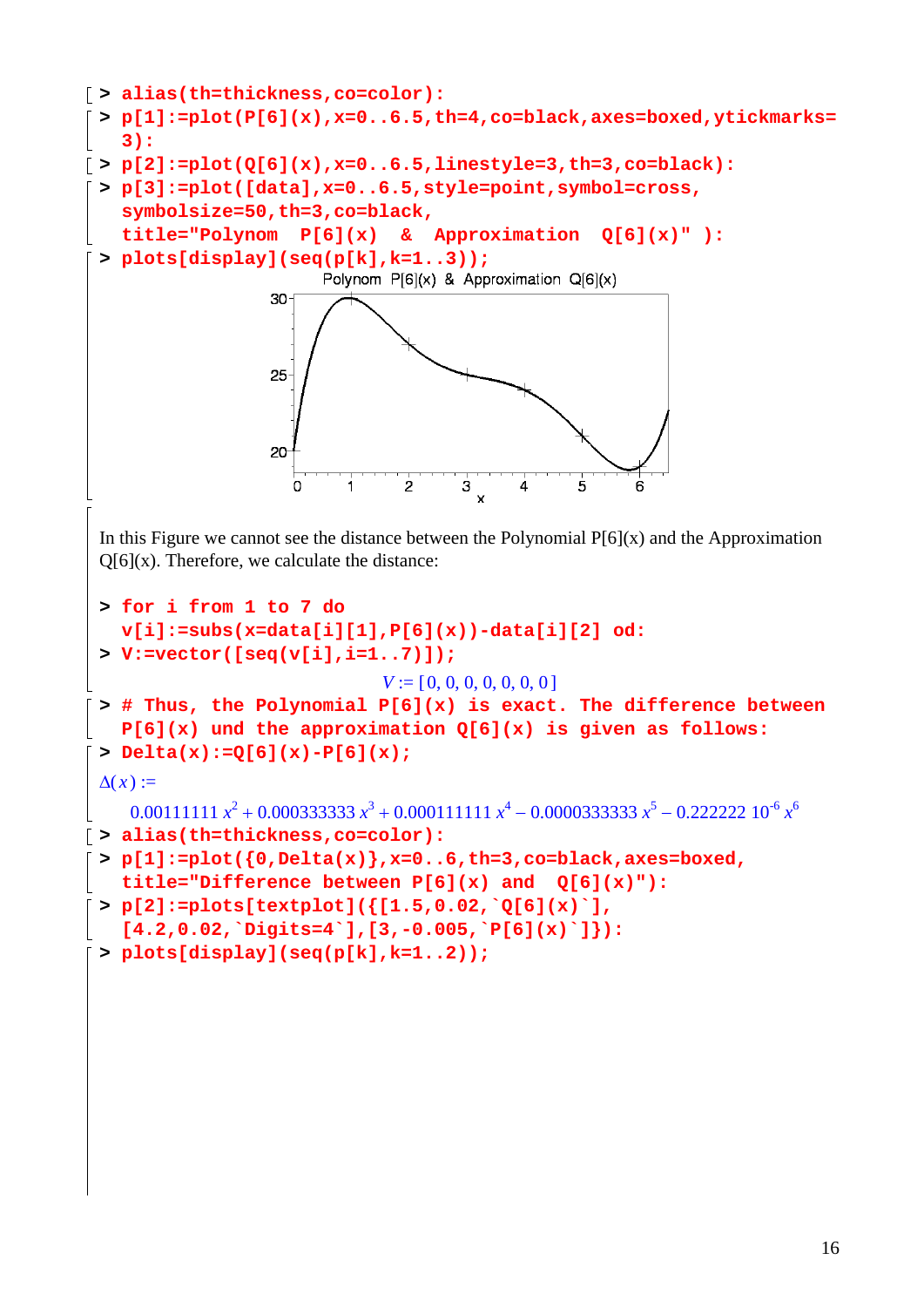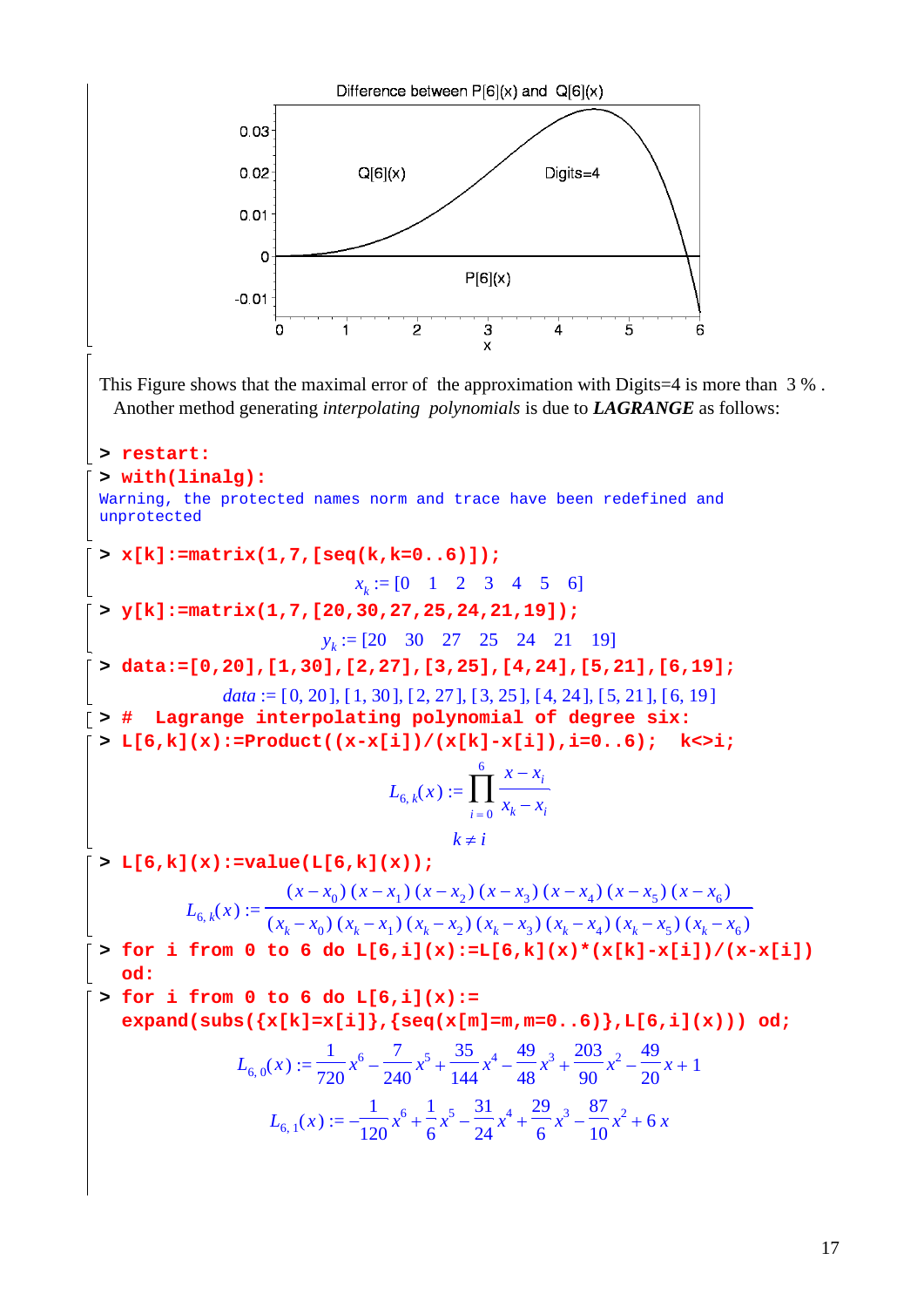$$
L_{6,2}(x) := \frac{1}{48}x^6 - \frac{19}{48}x^5 + \frac{137}{48}x^4 - \frac{461}{48}x^3 + \frac{117}{8}x^2 - \frac{15}{2}x
$$
  
\n
$$
L_{6,3}(x) := -\frac{1}{36}x^6 + \frac{1}{2}x^5 - \frac{121}{36}x^4 + \frac{31}{3}x^3 - \frac{127}{9}x^2 + \frac{20}{3}x
$$
  
\n
$$
L_{6,4}(x) := \frac{1}{48}x^6 - \frac{17}{48}x^5 + \frac{107}{48}x^4 - \frac{307}{48}x^3 + \frac{33}{4}x^2 - \frac{15}{4}x
$$
  
\n
$$
L_{6,5}(x) := -\frac{1}{120}x^6 + \frac{2}{15}x^5 - \frac{19}{24}x^4 + \frac{13}{6}x^3 - \frac{27}{10}x^2 + \frac{6}{5}x
$$
  
\n
$$
L_{6,6}(x) := \frac{1}{720}x^6 - \frac{1}{48}x^5 + \frac{17}{144}x^4 - \frac{5}{16}x^3 + \frac{137}{360}x^2 - \frac{1}{6}x
$$
  
\n**Polynom of degree six:**

**> P[6](x):=Sum(y[kappa]\*L[6,kappa](x),kappa=0..6);**

$$
P_6(x) := \sum_{\kappa=0}^{6} y_{\kappa} L_{6,\kappa}(x)
$$

 $\lceil$  > L[6,k](x):=matrix(7,1,[seq(L[6,k](x),k=0..6)]);

$$
\begin{bmatrix}\n\frac{1}{720}x^6 - \frac{7}{240}x^5 + \frac{35}{144}x^4 - \frac{49}{48}x^3 + \frac{203}{90}x^2 - \frac{49}{20}x + 1 \\
-\frac{1}{120}x^6 + \frac{1}{6}x^5 - \frac{31}{24}x^4 + \frac{29}{6}x^3 - \frac{87}{10}x^2 + 6x \\
\frac{1}{48}x^6 - \frac{19}{48}x^5 + \frac{137}{48}x^4 - \frac{461}{48}x^3 + \frac{117}{8}x^2 - \frac{15}{2}x \\
-\frac{1}{36}x^6 + \frac{1}{2}x^5 - \frac{121}{36}x^4 + \frac{31}{3}x^3 - \frac{127}{9}x^2 + \frac{20}{3}x \\
\frac{1}{48}x^6 - \frac{17}{48}x^5 + \frac{107}{48}x^4 - \frac{307}{48}x^3 + \frac{33}{4}x^2 - \frac{15}{4}x \\
-\frac{1}{120}x^6 + \frac{2}{15}x^5 - \frac{19}{24}x^4 + \frac{13}{6}x^3 - \frac{27}{10}x^2 + \frac{6}{5}x \\
\frac{1}{720}x^6 - \frac{1}{48}x^5 + \frac{17}{144}x^4 - \frac{5}{16}x^3 + \frac{137}{360}x^2 - \frac{1}{6}x
$$

 $\lceil$  > P[6](x):=multiply(y[k],L[6,k](x));

$$
P_6(x) := \left[20 + \frac{136}{5}x - \frac{4547}{180}x^2 + \frac{29}{3}x^3 + \frac{2}{15}x^5 - \frac{1}{360}x^6 - \frac{125}{72}x^4\right]
$$
  
\n> P[6](x) := 20 + (136/5) \*x - (4547/180) \*x^2 + (29/3) \*x^3 -  
\n(125/72) \*x^4 + (2/15) \*x^5 - (1/360) \*x^6;  
\n
$$
P_6(x) := 20 + \frac{136}{5}x - \frac{4547}{180}x^2 + \frac{29}{3}x^3 + \frac{2}{15}x^5 - \frac{1}{360}x^6 - \frac{125}{72}x^4
$$
  
\n[> # This polynomial to the above result.  
\n[> # Approximation by Digits=5:

 $\lceil > Q[6][5](x)$ :=evalf(P[6](x),5);